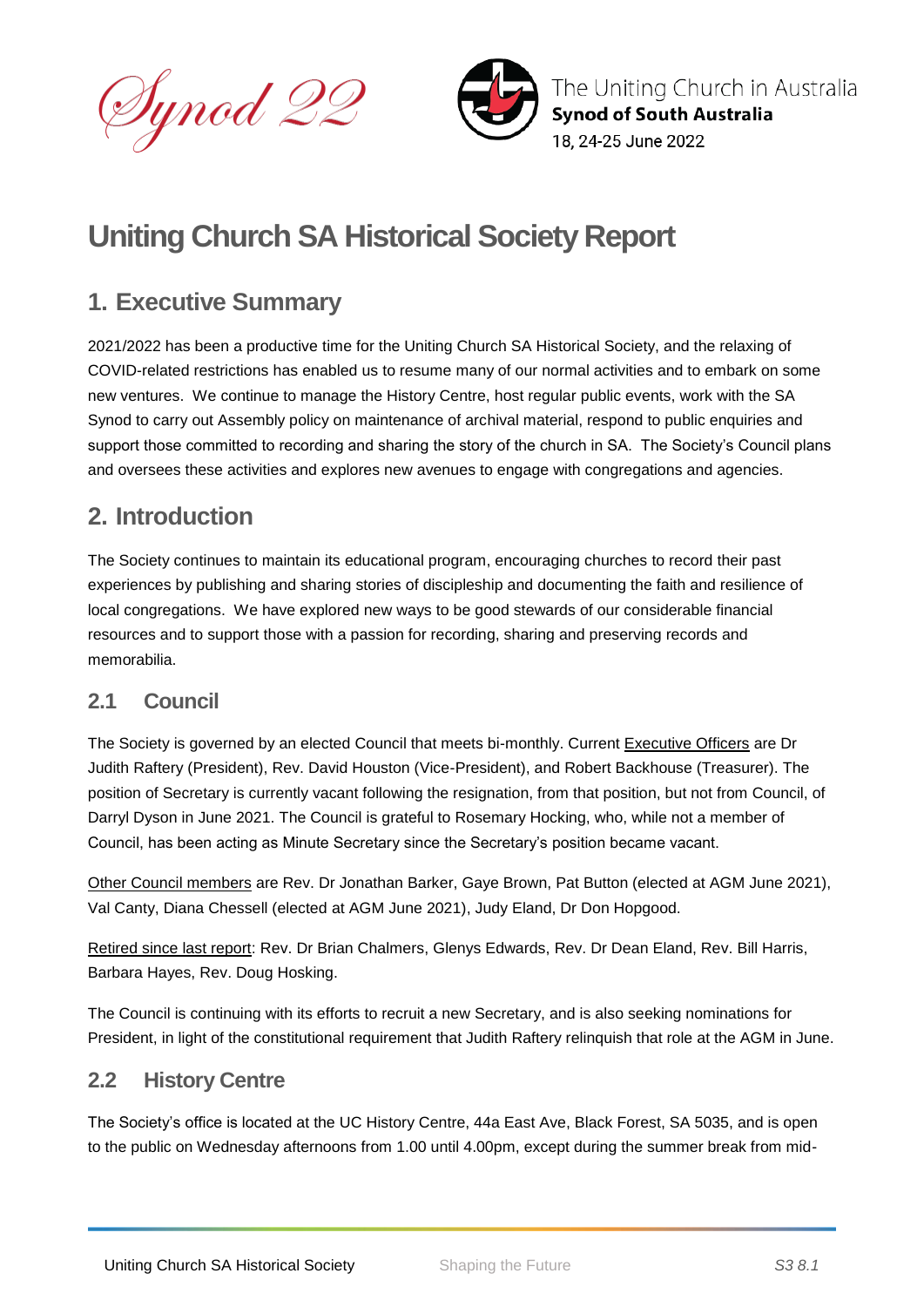December until the end of January. The History Centre is managed by volunteer co-managers, Val Canty and Gaye Brown, and other volunteers assist with enquiries, and work on specific projects.

Contact details are: Ph: 8297 8472 Email: manager@ucsahistory.org.au Website: historicalsociety.unitingchurch.org.au Join us on Facebook at [www.facebook.com/UCAHistoricalSocietySA](http://www.facebook.comucahistoricalsocietysa/) 

#### **2.3 Staff**

Our part-time (3 hours/week) Administrative Officer, Leanne Davis, continues to assist with the Society's administrative workload, especially in relation to publicity, newsletter production, membership records and maintenance of our website and Facebook pages. We acknowledge Leanne's commitment to the society, beyond her formal work role, and her growing interest in and knowledge of UCA history, exemplified by her valuable contributions to conferences and public meetings.

Leanne can be contacted at [office@ucsahistory.org.au](mailto:office@ucsahistory.org.au)

Our part-time (15 hours/week) Historical Records Officer, Rosemary Hocking, continues with sorting and cataloguing incoming material, stock taking, liaising with the Synod Historical Records Officer, developing processes whereby congregations can be better informed about what they should be doing about archival matters, providing specialised internet searching for volunteers engaged on special projects, and maintaining a weekly backup of all documents on the shared drive and of everything on co-manager Val Canty's computer. She has been the driving force behind the society's initiatives in getting some of its valuable records digitised, working with volunteers from Genealogy SA (see below) and with the UCA National Assembly's digitisation project, 'Illuminate'. Her broad knowledge and experience, and her proactive way of working are real assets to the society.

Rosemary can be contacted at [records@ucsahistory.org.au](mailto:records@ucsahistory.org.au)

### **3. Summary of Key Activities and Outcomes 2021/2022**

#### **3.1 Newsletter**

Guest editors from among Council members, and others – Brian Chalmers, Leanne Davis, David Houston, Judith Raftery – have ensured that the society's newsletter, *Uniting History SA*, which is available to all members via e-mail or in hard copy, is published quarterly.

#### **3.2 Uniting Church National History Society**

Eight members of the society attended the third Uniting Church National History Conference held at the Centre for Ministry, North Parramatta, in June 2021, with three of them delivering papers and others chairing sessions and participating in leadership of the worship service.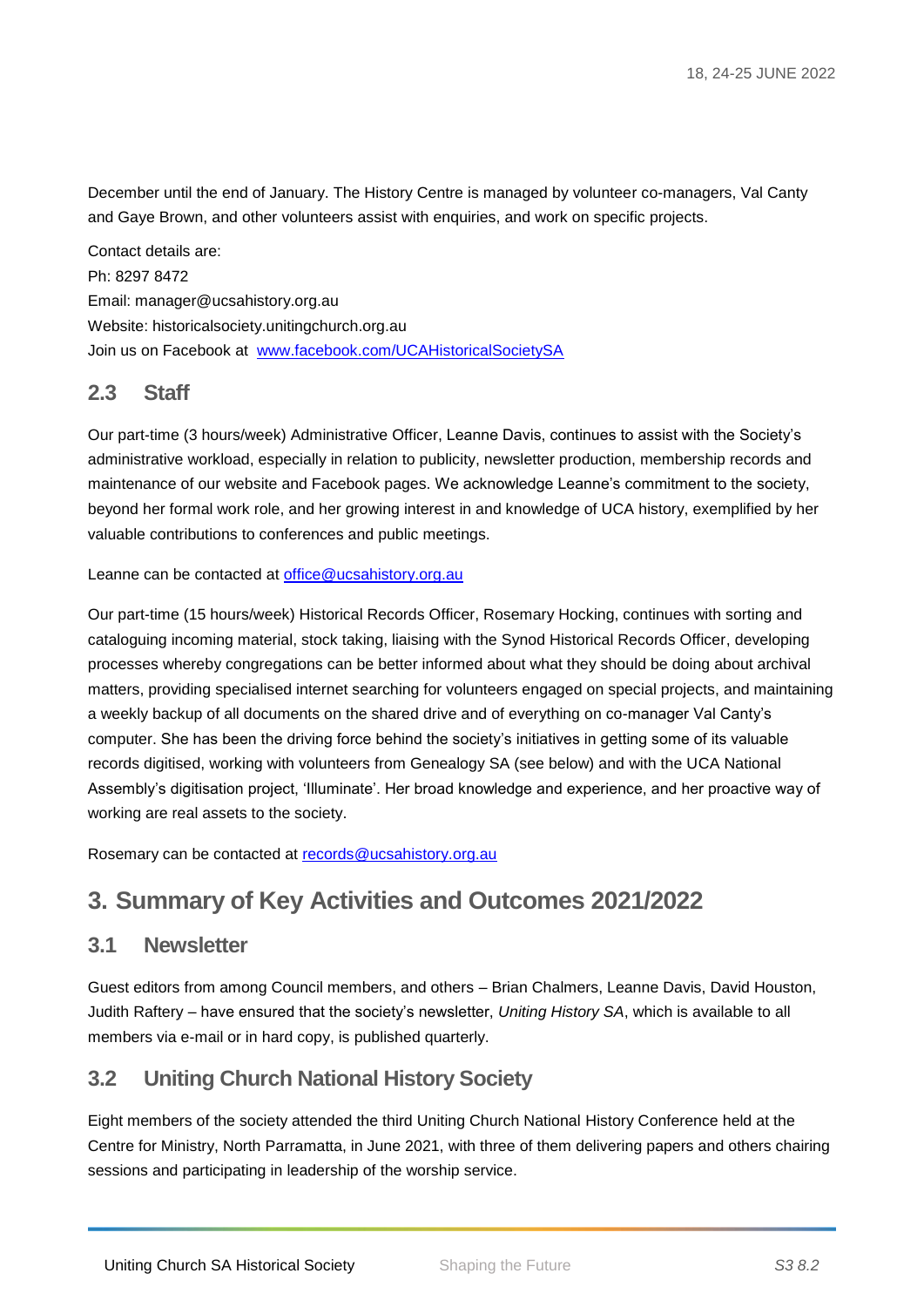Judith Raftery continues as Secretary of the national society.

#### **3.3 Property Development**

The Property Development Committee (Robert Backhouse, Gaye Brown, Dean Eland) has continued to meet, and after seeking guidance from relevant Synod officers, and conferring with the Historical Society's Council, staff and volunteers, has engaged the services of architectural firm Hodgkison, who have now provided several initial plans, development advice and quotes. There are complex issues to be decided on and discussions continue among all the interested parties.

#### **3.4 Cooperation with Genealogy SA**

A team of volunteers from Genealogy SA have been regular attendees at the History Centre, where under Rosemary Hocking's guidance, they have been digitising records, many of a fragile and ephemeral nature, from our collection of diverse material relating to congregations and individuals. This process renders these records more secure and guarantees them a safe ongoing life, as well as making them more readily accessible to staff, volunteers and researchers. The Historical Society is delighted with this important example of collaboration with a community organisation.

#### **3.5 Public Meetings (2021)**

The first three of these had been planned for 2020, but postponed because of COVID.

**March:** history of the contemporary music movement in the UCA and elsewhere **May (as part of SA History Festival):** The history of the Bible in Australia, with special guest, historian and ABC radio religious affairs presenter, Dr Meredith Lake

**June:** history of a local congregation and its relationship to its geographic community (Morialta UC)

**August:** History of UCA involvement in the Reconciliation Movement in SA

**October:** History of the Sunday School movement

#### **Public Meetings (to date, 2022)**

**March:** Women in the church and in public life in colonial SA

**May (as part of SA History Festival):** North Tce plaques walk – tracing the contributions of prominent Christians to SA history

#### **3.6 In Memoriam**

The Historical Society has been saddened by the loss, in March, of David Greig, a key member of our History Centre team of volunteers.

We note also the death of well-respected SA historian, and member of Cherry Gardens Uniting Church, Rob Linn.

Tributes to David and Rob will appear in the June 2022 edition of *Uniting History SA.*